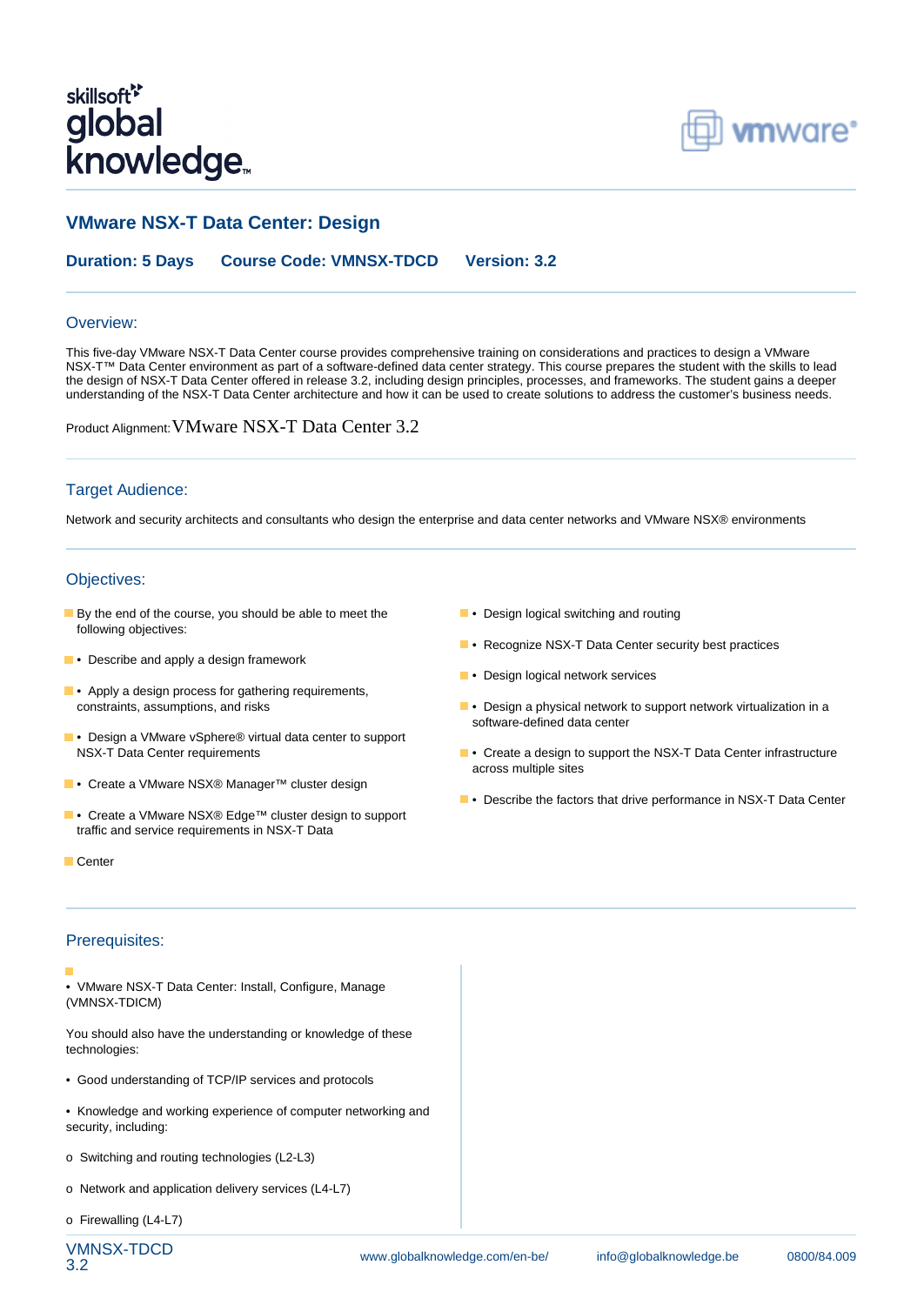#### o vSphere environments

The VMware Certified Professional – Network Virtualization certification is recommended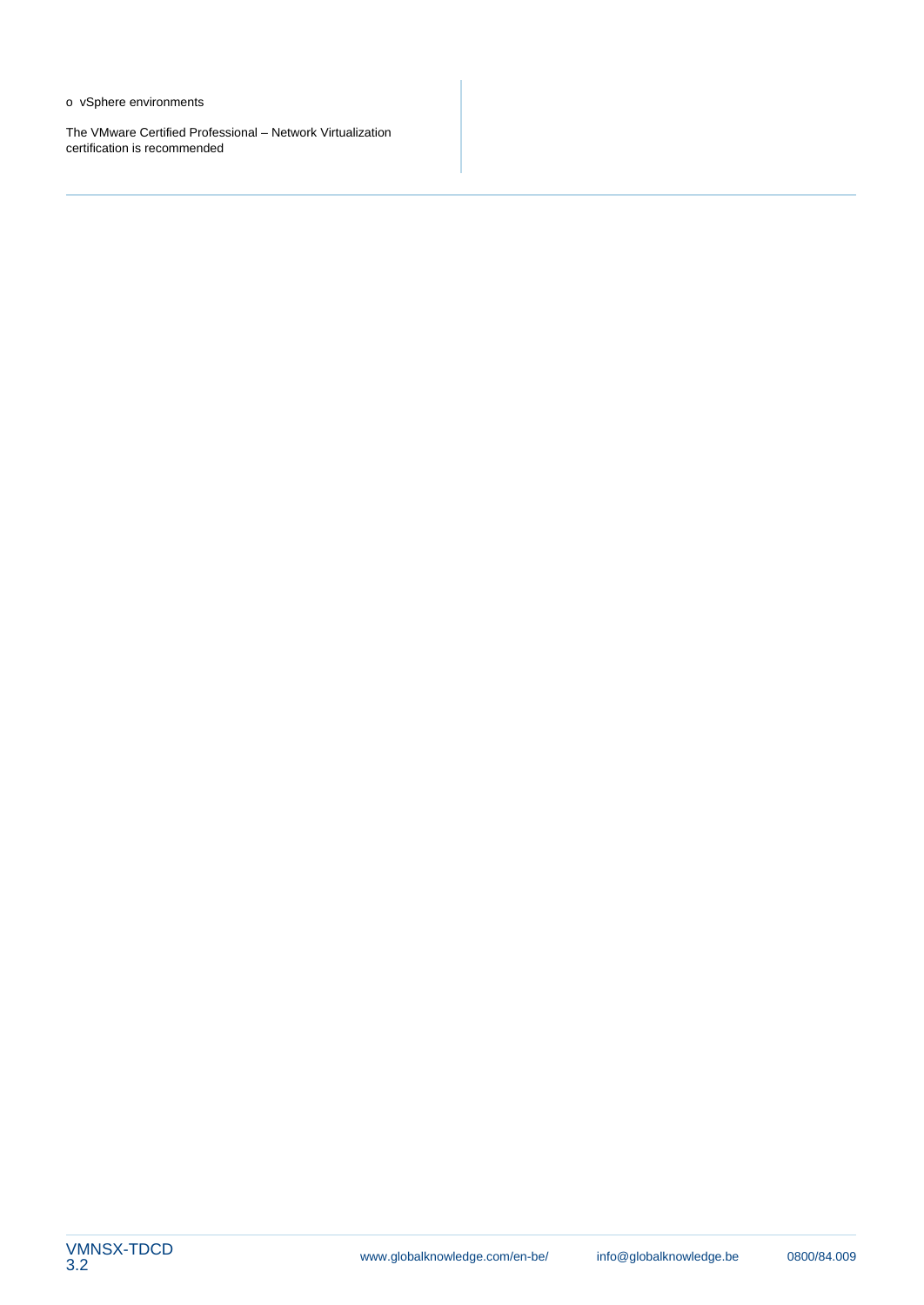#### Content:

1 Course Introduction **•** Describe concepts and terminology in • Describe stateful and stateless NSX-T Data logical switching contract of the logical switching contract of the contract of the Center NAT line line • Introduction and course logistics • Identify segment and transport zone design | • Identify benefits of NSX-T Data Center considerations DHCP • Course objectives • Identify virtual switch design considerations | • Identify benefits of metadata proxy 2 NSX Design Concepts • Identify uplink profile, VMware vSphere® • Describe IPSec VPN and L2 VPN • Identify design terms Network I/O Control profile, and transport node profile design 9 Physical Infrastructure Design • Describe framework and project methodology considerations • Identify the components of a switch fabric • Describe VMware Validated Design™ design • Identify Geneve tunneling design considerations • Identify customers' requirements, and the state of the state of the state of the Assess Layer 2 and Layer 3 switch fabric assumptions, constraints, and risks design implications design implications of the state of the state of the state of the state of the state of the state of the state of the state of the state of the state of the state of • Identify BUM replication mode design considerations • Explain the conceptual design line • Review guidelines when designing top-of-rack switches 6 NSX Logical Routing Design • Explain the logical design • Review options for connecting transport • Explain the function and features of logical hosts to the switch fabric • Explain the physical design **routing** routing line line • Describe typical designs for VMware 3 NSX Architecture and Components • Describe NSX-T Data Center single-tier and ESXi™ compute hypervisors with two pNICs multitier routing architectures • Recognize the main elements in the NSX-T **• Performance of the MSX-T** • Describe typical designs for ESXi compute Data Center architecture **• Identify guidelines when selecting a routing hypervisors with four or more pNICs** line topology and topology and the state of the state of the state of the state of the state of the state of the state of the state of the state of the state of the state of the state of the state of the state of the state • Describe the NSX management cluster and **• Describe a typical design for a KVM** the management plane **• Describe the BGP and OSPF routing compute hypervisor with two pNICs** protocol configuration options • Identify the functions and components of **• Differentiate dedicated and collapsed** management, control, and data planes • Explain gateway high availability modes of cluster approaches to SDDC design operation and failure detection mechanisms • Describe the NSX Manager sizing options 10 NSX Multilocation Design • Identify how multitier architectures provide control over stateful service location • Recognize the justification and implication of line • explain scale considerations in an NSX-T NSX manager cluster design decisions **Data Center multisite design** Data Center multisite design • Identify VRF Lite requirements and considerations • Identify the NSX management cluster design line • Describe the main components of the NSX options **Federation architecture Federation architecture** • Identify the typical NSX scalable architectures 4 NSX Edge Design line • Describe the stretched networking • Describe the stretched networking capability in Federation 7 NSX Security Design